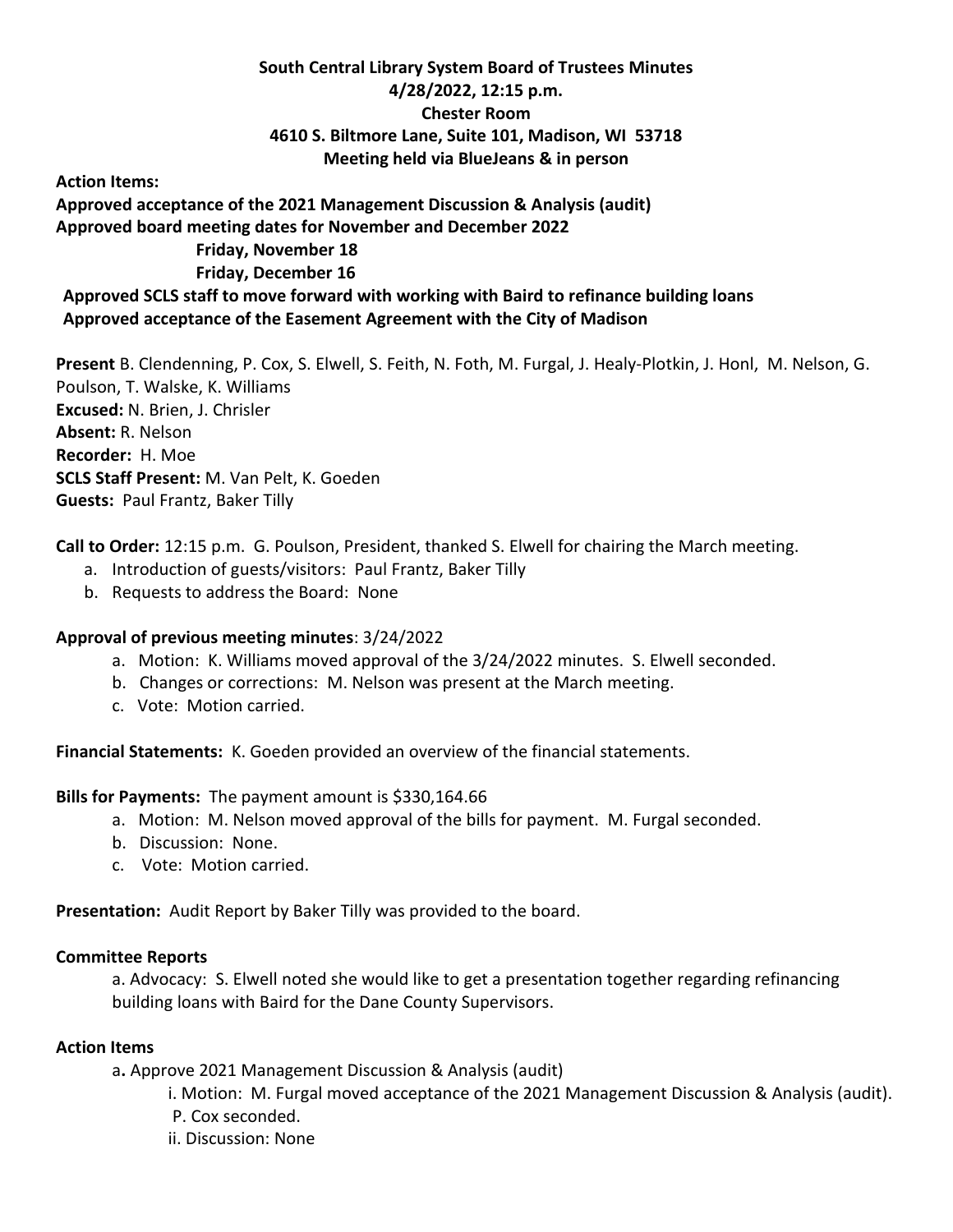iii. Vote: Motion carried.

b. Approve board meeting dates for November  $18<sup>th</sup>$  and December  $16<sup>th</sup>$  2022:

i. Motion: J. Honl moved approval of the board meeting date for November 18, 2022. K. Williams seconded. J. Honl moved approval of the December 16, 2022 meeting date. K. Williams seconded.

ii. Discussion: There is flexibility on the December date, but the board determined 12/16/22 will work.

iii. Vote: Motion carried.

c. Approve SCLS staff to move forward with working with Baird to refinance building loans i. Motion: M. Furgal moved approval of SCLS staff to move forward with working with Baird to refinance building loans. S. Feith seconded.

ii. Discussion: SCLS will identify the Dane County supervisors and reach out to determine if the refinancing plan could be presented to the Dane County Finance Committee. There were questions about reporting and auditing concerns. Baird is not charging anything unless they secure a loan.

iii. Vote: Motion carried.

- d. Approval of Easement Agreement with the City of Madison
	- i. Motion: M. Furgal moved acceptance of the Easement Agreement with the City of Madison. N. Foth seconded.
	- ii. Discussion: M. Van Pelt noted SCLS will maintain the easement.
	- iii. Vote: Motion carried.

**SCLS Foundation Report:** M. Van Pelt noted the board is meeting today. A fundraising event, Paint it Forward, will be held at Wine & Design on May  $23^{rd}$  from  $6:30 - 8:30$ .

**System Director's Report:** You may view the System Director report online. The BNAW received notice that SCLS will receive a \$9,000 rebate through focus on energy due to the use of a certain type of glass and insulation in the new building. The rebate check will be provided after the building is complete. Director updates include Brian Cole, Mazomanie; Wendy Wilson, Vesper; and Darrell Fehd, Wyocena. Amherst is interviewing and New Glarus has one application who is an employee. SCLS received the second state aid payment.

**Discussion:** None

**Administrative Council (AC) Report**: Met 4/21/2022. You may view the minutes online

**Other Business:** A groundbreaking event will occur 7/13/22 at the new building location. A "save the date" email was sent to staff, libraries, and the board. An invite will also be sent to the local representatives who have been involved with the project. Beverages, cake, and ice cream will be served and a staff celebration will follow with music and a party. The event will be hosted by Keller. J. Honl inquired if SCLS is experiencing any feedback about book banning and public meetings that are being held across the state to withdraw books. M. Van Pelt noted it's a growing concern and SCLS has been proactive about it. An Intellectual Freedom webinar, hosted by Tracie Miller and Shawn Brommer, addressed the nationwide challenges to materials and provided information about how library staff might respond to the materials challenges. Round tables have been held at WLA addressing this issue and SCLS is training and re- training library staff about what resources are available to help. There is also new SCLS website pages available dealing with this issue. S. Elwell inquired if